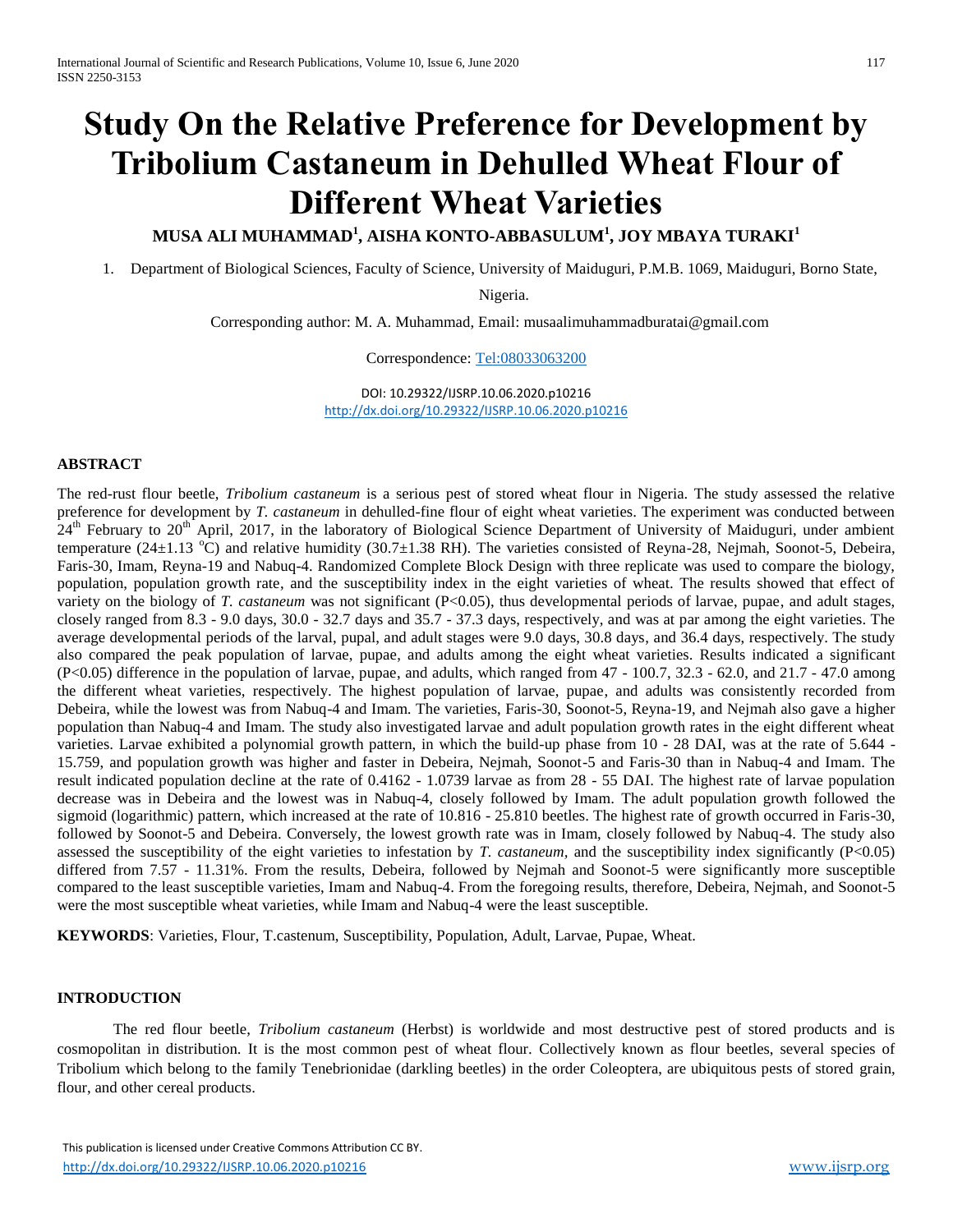Although little is known of their ecological niche before the introduction of human food stores, the entire clade is thought to have adapted to feed on fungi (Hunt et al. 2007). Their tolerance for hot, dry environments; reduced visual system; and remarkable expansion of odorant and gustatory receptor genes (Abdel-Latief, 2007; Engsontia et al. 2008) suggests an underground lifestyle in arid subtropical regions, possibly infesting animal food stores. Their popularity as research organisms arose because they are easy to culture and handle and they reproduce rapidly. As the only beetle for which the genome sequence is now available, the red flour beetle, T. castaneum, is one of the best-known members of this family.

*Tribolium castaneum* is frequently referred to as secondary pests since it is unable to feed or attack sound grains, but cause considerable damage to grains previously attacked by internal feeders (primary pests) or mechanically damaged (Mebarkia et. al., 2010). The red flour beetle, *Tribolium castaneum* is a polyphagous, cosmopolitan pest of stored products, flour mills and has had a long association with stored food and has been known as a major pest in facilities used for the processing and storage of storedproducts (Kheradpir, 2014). Although its pest status is considered to be secondary, requiring prior infestation by an internal feeder, it can readily infest wheat or other grains damaged in the harvesting operation.

Grains can be infested by pests at all stages following their harvest until they are processed and consumed. The most commonly attacked products are those of food grains and the least are the dried fruits. Cereals are a major source of dietary protein for humans. Cereal grains and wheat in particular, are among the most important crops globally (Mebarkia et. al. 2010). Cereal grains are the main source of food for humans in many countries and constitute about 71% of the staple diets of local populations in Africa (Shareif, 2002). It also causes serious damage upon dried fruits, pulses, and prepared cereal foods, such as cornflake, pasta, biscuit, beans, nuts, etc.

In all African countries, wheat consumption has been steadily increasing during the past 20 years as a result of a growing population, changing food preferences, and a strong urbanization. Based on production, wheat is ranked the 3rd among cereal crops production and 4th among the top 50 agricultural commodities (FAOSAT, 2014). The damage caused by insect pests to wheat grain has been estimated at 10 to 20% (Khanzada et al., 2011). Apart from the loss of weight and quality of food grains, insects of the genus *Tribolium* secrete a variety of toxic quinones which are said to be carcinogenic. The presence of *Tribolium castaneum* in the food grains gives pungent smell and infested flour becomes dirty yellow and negatively affects the baking quality of flour.

The word quality as applied to food materials refers to those attributes of food, which make it agreeable to persons who eat them. It involves color, flavor, texture, nutritive value, and freedom from harmful substances such as pesticide residues, biochemical changes, and contamination by insect body fragments or excreta (Shareif, 2002). This beetle has been focused on because of several significant features such as short lifetime, ability to compete in using limited sources, survival in poor condition, and adaptation to fluctuated climate (Kheradpir, 2014).

The use of resistant varieties is one of the environmentally safe methods of pest control in stored product pest management. Varietal resistance in wheat against *Tribolium castaneum* has been studied by different workers (Khanzada et al., 2011). The world population gets most of its daily energy needs from wheat and rice (Awadalla et al., 2014). The mainstay of mankind and one-quarter of energy is obtained from these cereals grains (Khaliq et. al., 2014).

# **MATERIALS AND METHODS**

The experiment was conducted to assess the relative preference for development by *T. castaneum* in dehulled-fine flour of eight wheat varieties. The experiment was conducted in the Biological Science Department Laboratory of Faculty of Science, University of Maiduguri under (ambient temperature and relative humidity) uncontrolled laboratory conditions.

# **Source of Wheat and Flour Preparation**

The eight varieties of wheat, Reyna-28, Nejmah, Soonot-5, Debeira Faris-30, Imam, Reyna-19, and Nabuq-4 where obtained from the germs plasm of the lake chad Research Institute, Maiduguri. 500g of each of the varieties were drilled and milled into fine flour. Dehulling was done at home manual ling using pestle and mortar, while milling was done at the Lake Chad Research Institute Maiduguri, using a Brabender Miller (Quadrumat® senior).

# **Establishment and Stock Culture Maintenance of T.castaneum**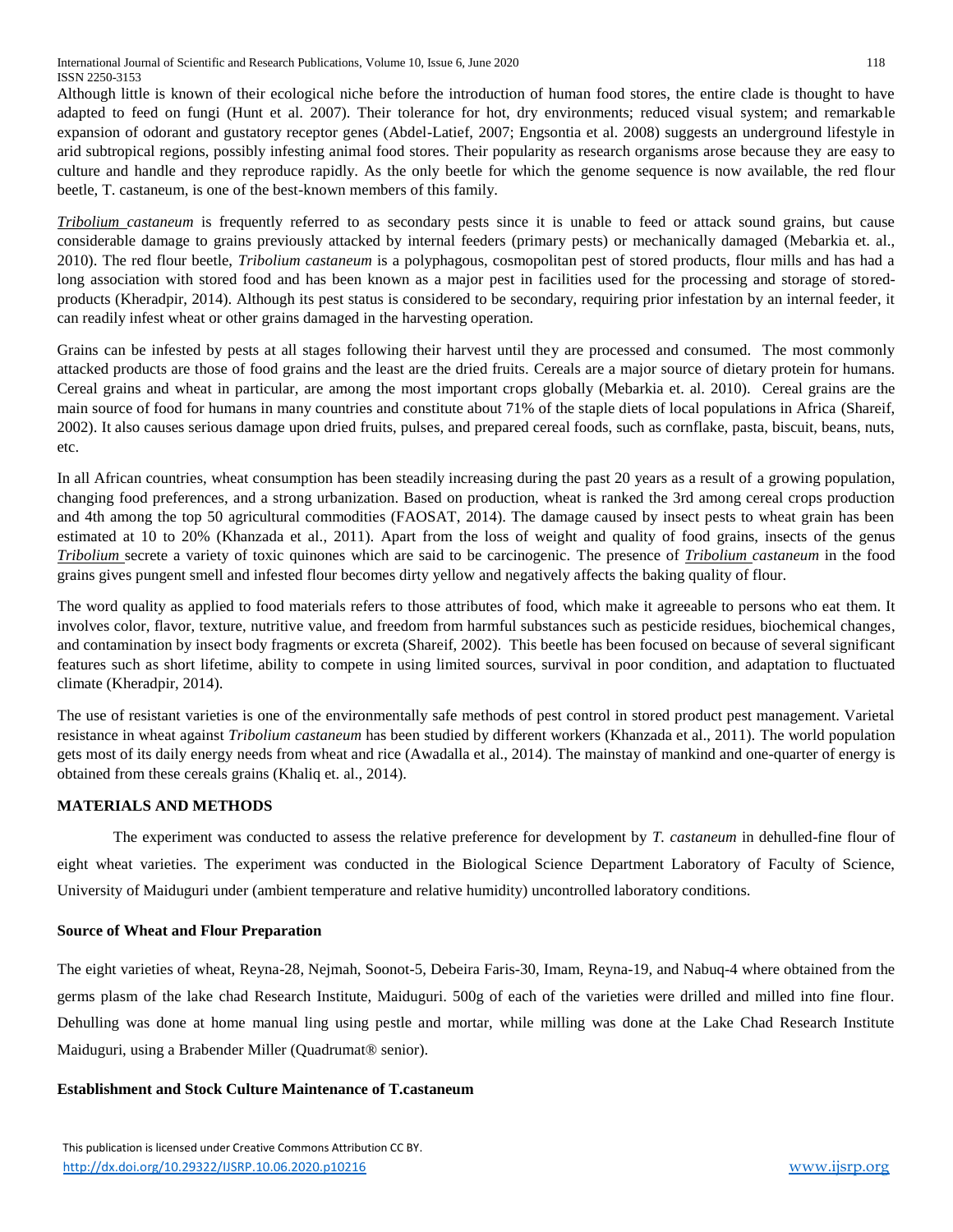The stock culture of *T. castaneum* was maintained on semolina flour in the laboratory throughout the study period in Maiduguri (hot dry season: Feb – April:  $24\pm1.13$  °C,  $30.7\pm1.38$  RH). Culture method involved initial infestation of 480g semolina flour drilled and milled into fine flour, in the ratio of 2:3 with 100 females and 50 males in 500 ml plastic container. As the larvae start to emerge the sample was sieved on a daily bases and larvae was transferred using aspirator into a new container containing 100 g semolina for them to develop in to new adult. As soon as adults emerged the stock culture was sieved daily and newly emerged adults were used for the experiment. The males and females were sexed based on their relative sizes (Females are larger) and also adult males are distinguished from females by a hairy puncture on the ventral surface of the anterior femur.

#### **Infestation Procedure**

At the beginning of the experiment two males and females were introduced into 10 cm in diameter Petri dishes on 20 g of the wheat varieties. Male and females were sexed based on their relative sizes (females are larger) and also the adult male is distinguished from the females by a hairy puncture on the ventral surface of the anterior femur. The top of each petri dish was screened with fine mesh to prevent escape of infested *T.castaneum*. The parental adults were removed after 31 days of infestation. The experiment was terminated after 55days.

#### **Experimental Design and Treatments**

The experiment was laid out in a Randomized Complete Block Design to assess the development of *T.castaneum* using different wheat varieties. The experiment was replicated three times using the wheat varieties as the treatment namely; Reyna-28, Nejmah, Soonot-5, Debera, Faris-30, Imam, Reyna-19, and Nabuq-4.

#### **Data Collection Analysis**

The number of adults that developed in each of the samples was counted at 55daysvafyer infestation for each treatment. Data on the larvae, pupae, and adults were pooled and subjected to. Analysis of variance (ANOVA) using analytical software Statistics Version 8.0 (SX). Index Susceptibility of different varieties of flour to infestation by T.castaneum was computed. Treatment means were separated using the least significant (P<0.05%) difference (LSD) at the level of 5% probability.

Susceptibility index (SI) was computed as:

$$
SI = \frac{logf1}{D} \times 100\%
$$

Where,  $F1 =$  total number of emerging adults

 $D =$  median development period, estimated from the middle of oviposition to the emergence of 50% of the  $F_1$  generation.

#### **RESULTS**

Table 1 shows the biology of *Tribolium castaneum* in dehulled-fine flour of the eight different varieties of wheat. The result indicated that larvae, pupae and adult developmental periods in the eight varieties ranged from 8.3 - 9.0 days, 30.0 - 32.7 days, and 35.7 - 37.3 days, respectively. However, the developmental period of the larval, pupal, and adult stages of *T. castaneum* among the eight varieties did not differ significantly. The overall mean developmental periods of the larval, pupal, and adult stages were 9.0 days, 30.8 days, and 36.4 days, respectively.

#### **Table 1. Mean developmental period of the different stages of** *Tribolium castaneum* **in flours of the eight wheat varieties**

**Developmental period (days)**

 This publication is licensed under Creative Commons Attribution CC BY. <http://dx.doi.org/10.29322/IJSRP.10.06.2020.p10216> [www.ijsrp.org](http://ijsrp.org/)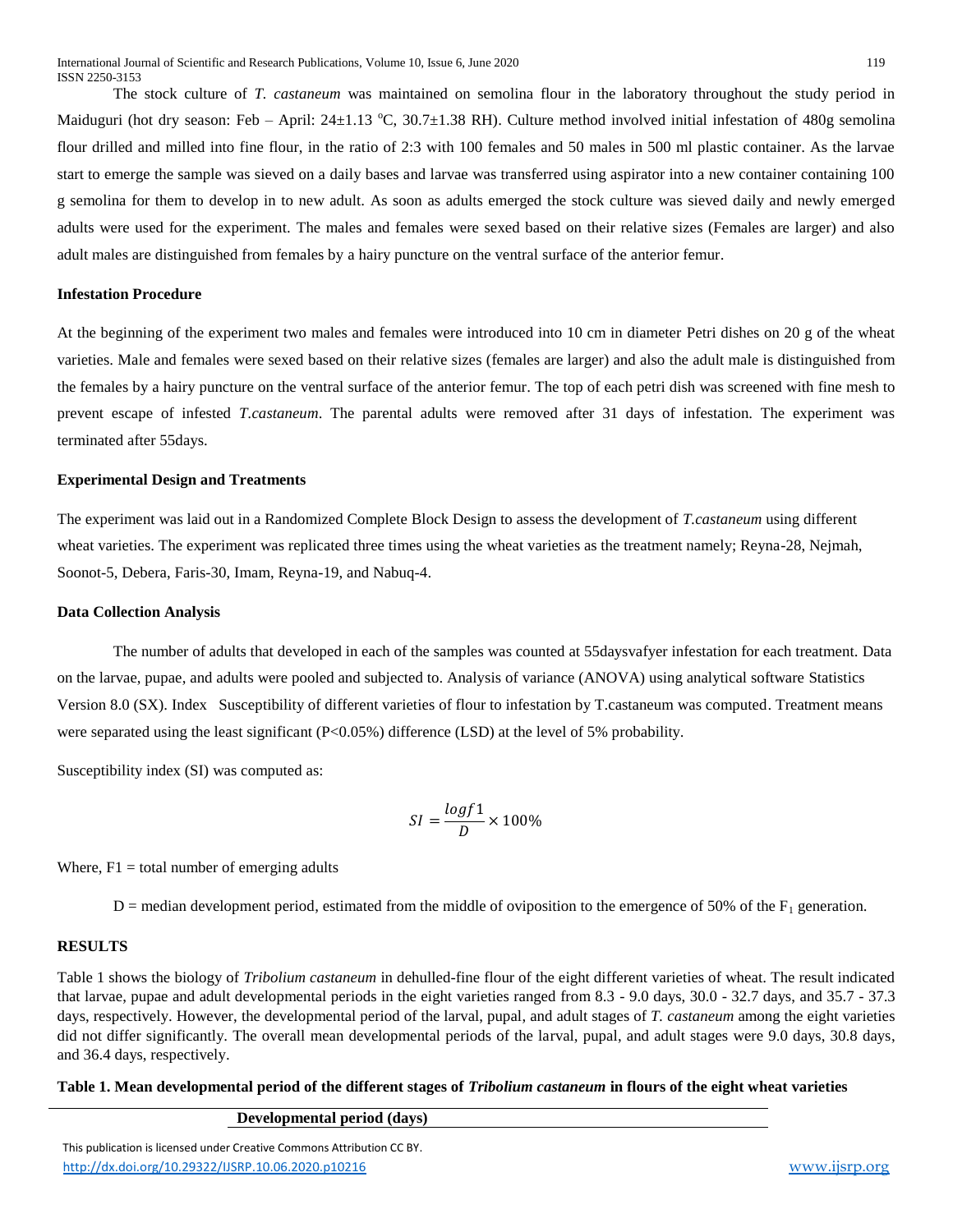International Journal of Scientific and Research Publications, Volume 10, Issue 6, June 2020 120

| ISSN 2250-3153      |                |                 |                 |  |
|---------------------|----------------|-----------------|-----------------|--|
| <b>Variety</b>      | Larvae         | <b>Pupae</b>    | <b>Adults</b>   |  |
| Reyna-28            | $9.0 \pm 1.00$ | $32.7 \pm 4.62$ | $37.3 \pm 1.53$ |  |
| Nejmah              | $9.3 \pm 1.16$ | $30.0 \pm 1.73$ | $35.7 \pm 4.51$ |  |
| Soonot-5            | $8.7 \pm 0.58$ | $30.7 \pm 1.16$ | $37.0 \pm 0.00$ |  |
| Debeira             | $8.7 \pm 0.58$ | $30.0 \pm 1.00$ | $36.7 \pm 0.58$ |  |
| Faris-30            | $9.7 \pm 0.58$ | $30.3 \pm 1.16$ | $36.0 \pm 1.73$ |  |
| Imam                | $9.3 \pm 0.58$ | $31.0 \pm 0.00$ | $36.3 \pm 0.58$ |  |
| Reyna-19            | $8.3 \pm 0.58$ | $30.7 \pm 0.58$ | $35.7 \pm 1.53$ |  |
| Nabuq-4             | $9.0 \pm 1.00$ | $31.0 \pm 0.00$ | $36.3 \pm 1.16$ |  |
| Mean                | $9.0 \pm 0.78$ | $30.8 \pm 1.77$ | $36.4 \pm 1.72$ |  |
| $SE_{\pm}$          | 0.4629         | 1.1163          | 1.1233          |  |
| F-test              | 0.5401         | 0.7580          | 0.9480          |  |
| LSD <sub>0.05</sub> | Ns             | <b>Ns</b>       | N <sub>S</sub>  |  |
| $CV\%$              | 8.91           | 6.25            | 5.35            |  |

 $Ns = Not significant at 5% probability level of the F-test$ 

Fig. 1 shows the pattern (trend) of larvae population growth in dehulled-fine flour of the eight wheat varieties. The chart depicted a unimodal growth pattern, with distinct rising (increasing), peak and falling (decreasing) paths. The growth pattern was similar in all wheat varieties, in which the larvae population increased as from 10 DAI, peaked at 28 DAI, and thereafter decreased up to 55 DAI. The chart consistently showed that the larvae population was higher in Debeira, followed by Nejmah and Reyna-19, especially when compared with the lowest population build-up in Nabuq-4 and Imam.

Fig. 2 depicts the rate of growth in the larvae population for the different varieties. The 2nd-order polynomial best fit ( $R^2 =$ 0.6061 - 0.7308) regression curves and equations for the eight varieties generally expressed that the population increased at the rate of 5.644 - 15.759 larvae every three days, from 10 - 28 DAI. The highest (fastest) recorded rate of increase in larvae population (15.8 larvae) was in Debeira, however Nejmah, Soonot-5, and Faris-30 also exhibited higher (faster) larvae growth rate. In contrast, the lowest (slowest) rate of increase in the larvae population was in Nabuq-4, while Imam also exhibited a lower (slower) rate of larvae increase. There was a decrease in larvae population after the peak at 28 DAI, consequently, the rate of decrease (decline) in the population of larvae in the eight wheat varieties ranged from 0.4162 - 1.0739 larvae every three days. The highest rate of larvae population decrease was in Debeira and the lowest was in Nabuq-4, closely followed by Imam.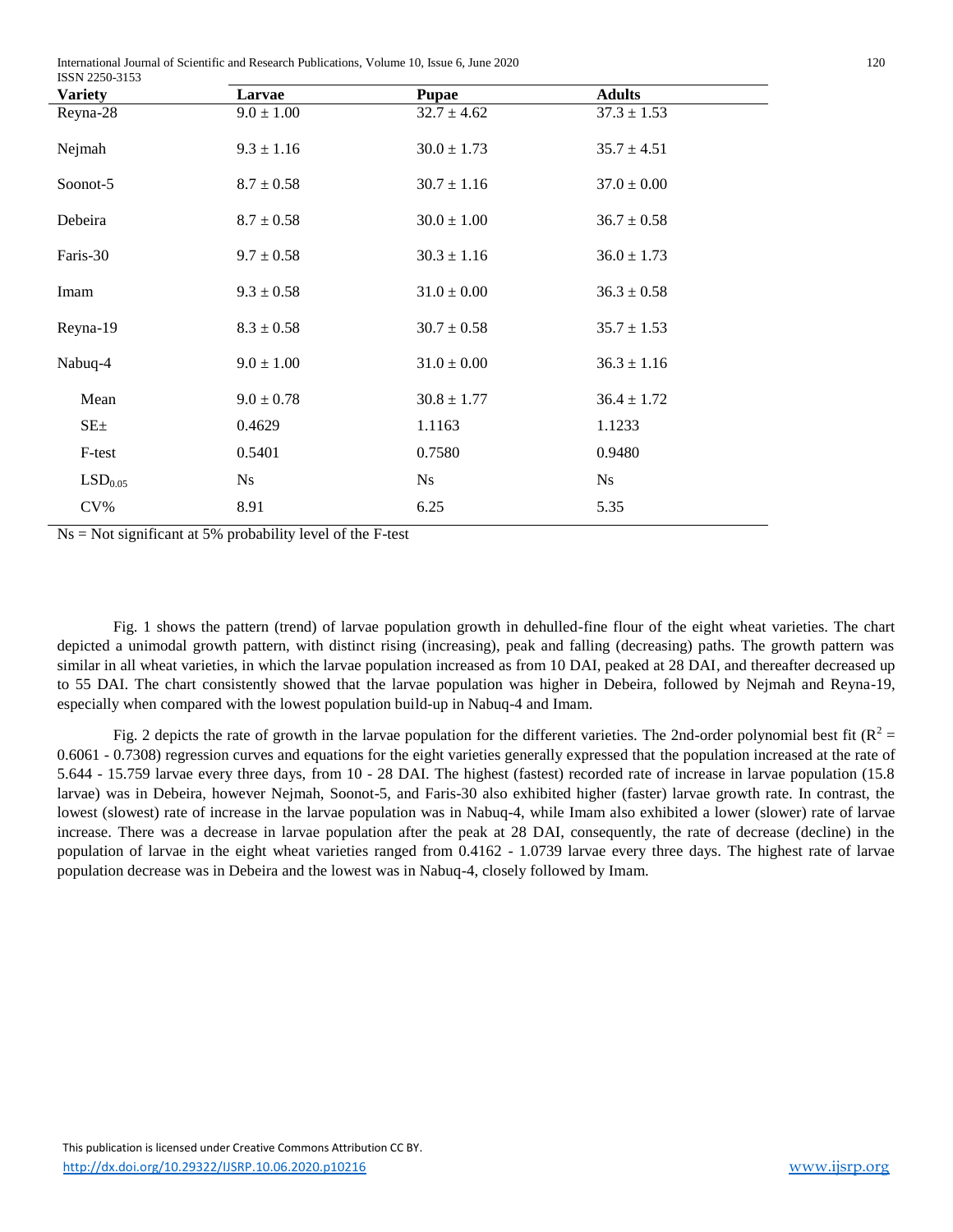

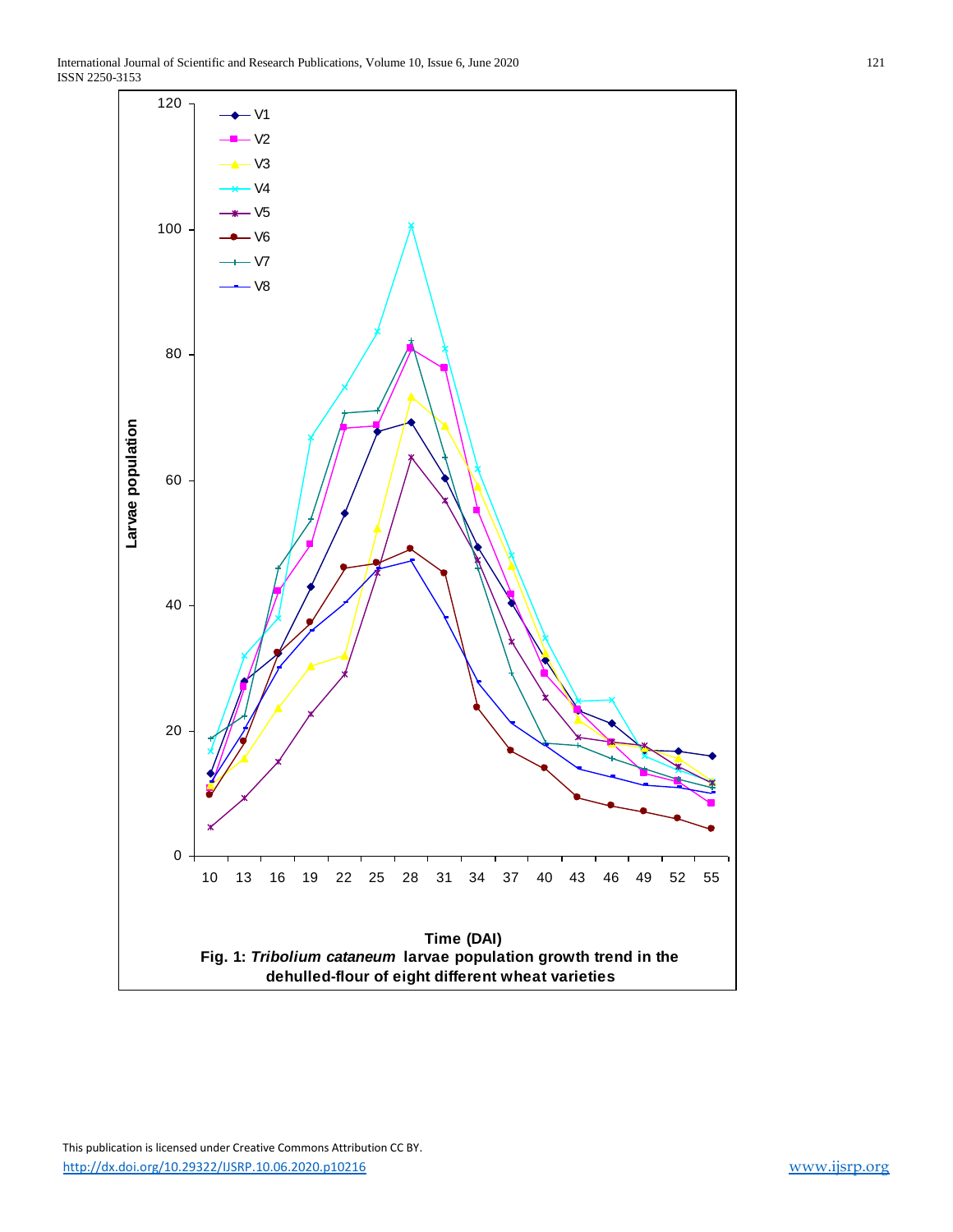

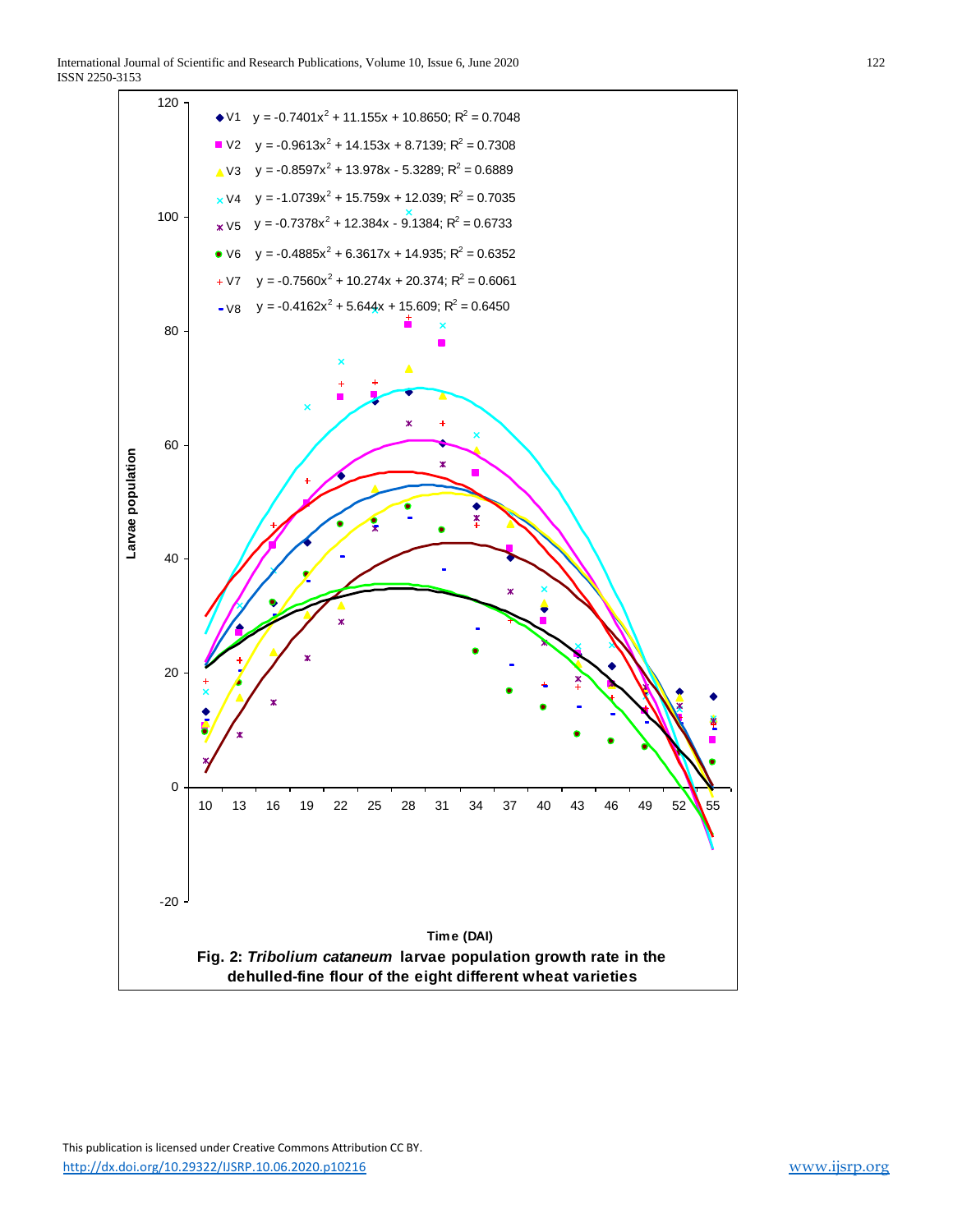ISSN 2250-3153

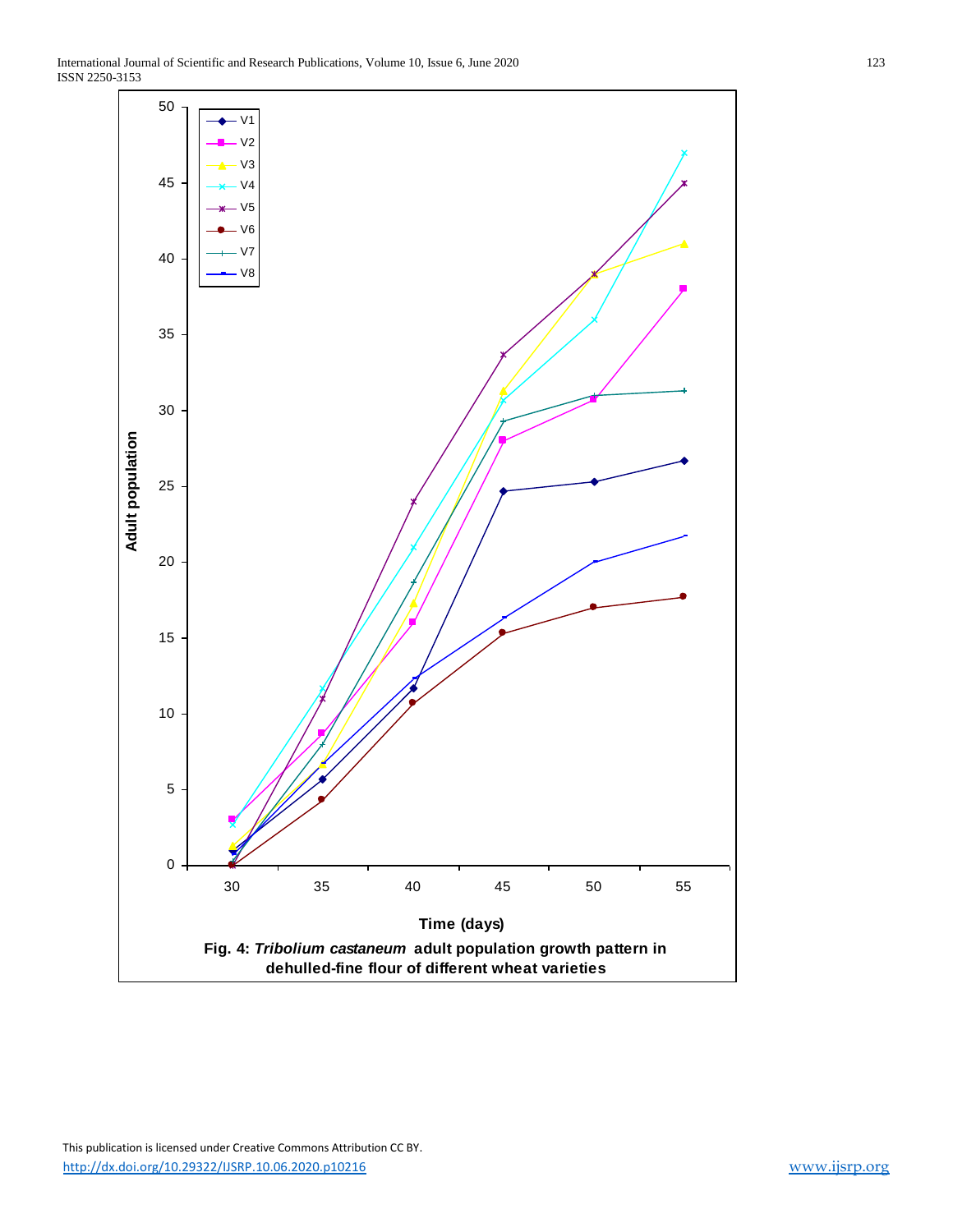International Journal of Scientific and Research Publications, Volume 10, Issue 6, June 2020 124 ISSN 2250-3153



Fig. 3 shows the population growth pattern of adult *T. castaneum* in the dehulled-fine flour of the eight varieties. The chart depicts the sigmoid (logarithmic) pattern of adult population growth, in which Debeira, Faris-30, and Soonot-5 exhibited higher population growth, in contrast to Imam and Nabuq-4 with lower population growth. Fig. 4 shows the best-fit (R2 = 0.9077 - 0.9817) logarithmic population growth curves and equations for the eight wheat varieties. The regression equation indicates that the rate of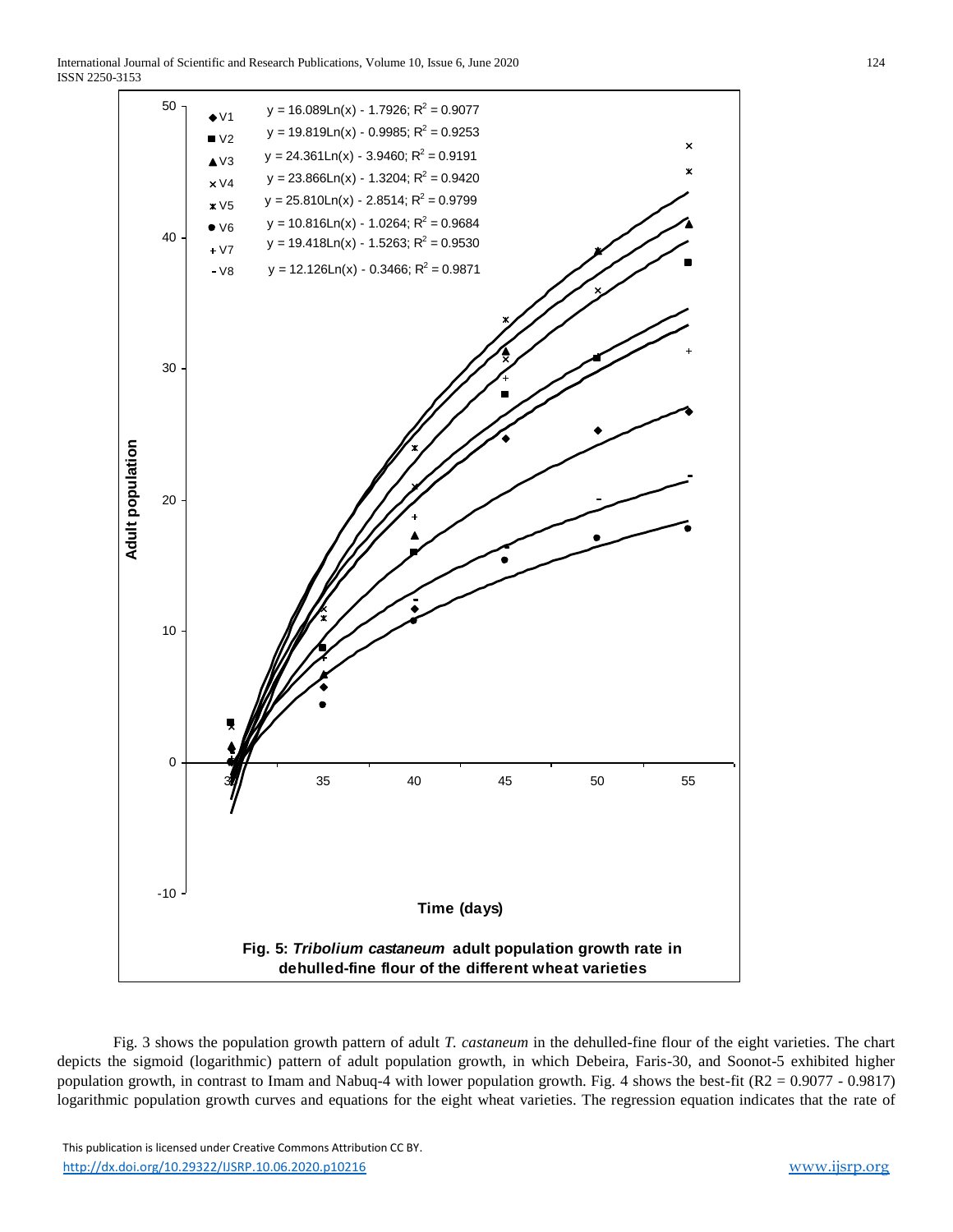population growth ranged from 10.816 - 25.810 beetles every three days. The highest rate of adult population growth was obtained in Faris-30, followed by Soonot-5 and Debeira. Conversely, the lowest growth rate was in Imam, closely followed by Nabuq-4.

**Table 2** shows the peak population of *T. castaneum* larvae, pupae, and adults recorded in dehulled-fine flour of the eight different wheat varieties. The results indicated a significant (P<0.05) difference in the larvae population among the different wheat varieties, which ranged from 47 - 100.7 larvae recorded in Nabuq-4 and Debeira, respectively. The result expressed that Debeira gave significantly higher larvae count compared to all other varieties. This was followed by Reyna-19 and Nejmah with a significantly higher larvae population than the remaining varieties, except Soonot-5. In contrast, V8 gave significantly lower larvae count than all the varieties, except Imam. However, there was no significant difference in the larvae population among Reyna-28, Nejmah, V3, and Reyna-19, as was also the case among Reyna-28, Soonot-5 and Faris-30. The result also did not show a significant difference in the larvae population between Faris-30 and Nabuq-4, and between Imam and Nabuq-4.

The result further indicated a significant (P<0.05) difference in the population of pupae which ranged from 32.3 - 62.0 among the different varieties (Table 2). The highest pupae count was from Debeira and the lowest was from Nabuq-4. The result indicated a significantly higher population in Debeira than the other wheat varieties, except Soonot-5 and Reyna-19. In contrast, the population of pupae recorded from Nabuq-4 was comparably lower than other varieties, except Reyna-28 and Imam. However, there was no significant difference in pupae count among Soonot-5, Debeira, and Nabuq-4, as was also observed among Nejmah, Soonot-5, Faris-30, and Reyna-19. Similarly, the population of pupae among Nejmah, Faris-30, and Imam or Reyna-28, Imam, and Nabuq-4 did not differ significantly.

The result of the adult population in the fine flour of the different wheat varieties is as shown in Table 2. The result showed a significant (P<0.05) difference in the recorded number of adult beetles which ranged from 21.7 - 47.0 among varieties, with the lowest and highest from Imam and Debeira, respectively. The result showed that the population of adults in Debeira was significantly higher than all the varieties, except Faris-30 also with a significantly higher population than the remaining varieties, except Soonot-5. The lowest adult population was obtained from Imam, closely followed by Nabuq-4. Results did not show a significant difference in the larvae population of Debeira and Faris-30, as the case also was between Soonot-5 and Faris-30. The result also did not indicate a significant difference in the population between Nejmah and Soonot-5 or Reyna-28 and Reyna-19 or Imam and Nabuq-4.

| <b>Variety</b>      | <b>Mean population</b> |              |              |
|---------------------|------------------------|--------------|--------------|
|                     | Larvae                 | <b>Pupae</b> | <b>Adult</b> |
| Reyna-28            | 69.3                   | 41.0         | 29.0         |
| Nejmah              | 81.0                   | 44.3         | 38.0         |
| Soonot-5            | 73.3                   | 54.7         | 41.0         |
| Debeira             | 100.7                  | 62.0         | 47.0         |
| Faris-30            | 63.7                   | 47.7         | 45.0         |
| Imam                | 49.0                   | 40.0         | 17.7         |
| Reyna-19            | 82.3                   | 52.7         | 31.3         |
| Nabuq-4             | 47.0                   | 32.3         | 21.7         |
| Mean                | 70.8                   | 46.8         | 33.8         |
| SE <sub>±</sub>     | 5.05                   | 3.65         | 1.68         |
| F-test              | $0.0000**$             | $0.0013**$   | $0.0000**$   |
| LSD <sub>0.05</sub> | 15.32                  | 11.06        | 5.09         |
| $CV\%$              | 12.36                  | 13.49        | 8.60         |

|  | Table 2. Mean population of T. castaneum larvae, pupae and adult in the eight different wheat varieties |  |  |
|--|---------------------------------------------------------------------------------------------------------|--|--|
|  |                                                                                                         |  |  |

 This publication is licensed under Creative Commons Attribution CC BY. <http://dx.doi.org/10.29322/IJSRP.10.06.2020.p10216> [www.ijsrp.org](http://ijsrp.org/) *\*\*Significant at 1% probability level of the F-test*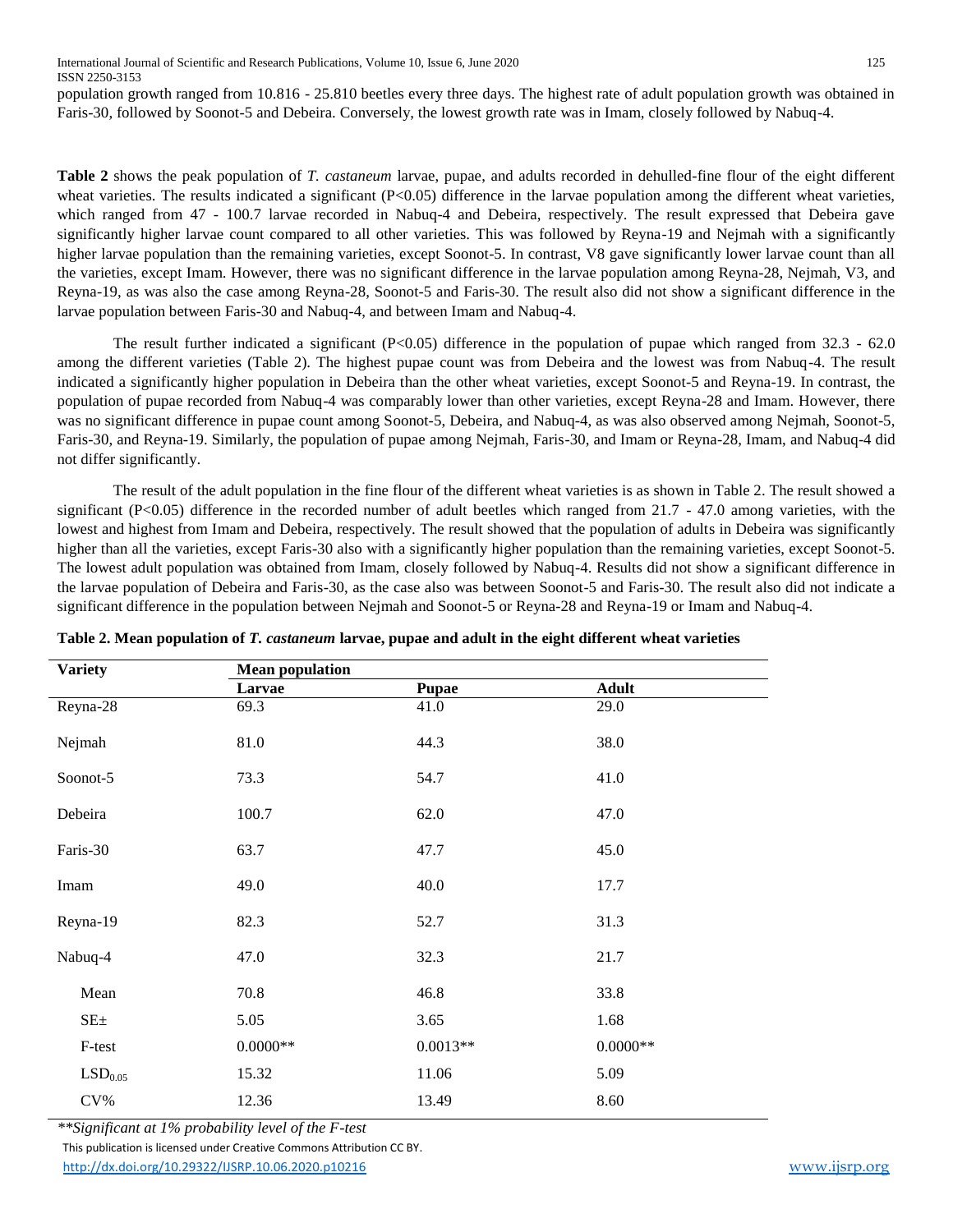**Table 3** depicts the susceptibility index of the different varieties to infestation by *T. castaneum*. The results indicated significant (P<0.05) differences in the susceptibilities of the dehulled-fine flour of the eight wheat varieties. The susceptibility of the eight varieties ranged from 7.57 - 11.31%. Imam was the least susceptible variety, while Debeira was the most susceptible. However, Nejmah and Soonot-5 were equally as susceptible as the most susceptible variety, Debeira. Conversely, the Nabuq-4 was equally as susceptible as the least susceptible variety, Imam.

| <b>Variety</b>        | Susceptibility index (%) |
|-----------------------|--------------------------|
| Reyna- $28$           | 9.22                     |
| Nejmah                | 10.23                    |
| Soonot-5              | $10.80\,$                |
| Debeira               | 11.31                    |
| Faris-30              | 9.95                     |
| Imam                  | 7.57                     |
| Reyna-19              | 9.51                     |
| Nabuq-4               | 8.44                     |
| Mean                  | 9.63                     |
| $SE\pm$               | 0.54                     |
| F-test                | 0.0046                   |
| $\mathrm{LSD}_{0.05}$ | 1.64                     |
| $\rm{CV}\%$           | 9.73                     |
|                       |                          |

**Table 3. Susceptibility of the dehulled-fine flour of the eight wheat varieties to infestation by** *T. castaneum*

*\*\*Significant at 1% probability level of the F-test*

## **DISCUSSION**

The red-rust flour beetle, *Tribolium castaneum* is a serious pest of stored wheat flour in Nigeria. The present study compared *T. castaneum* biology, population and population growth rate, and the susceptibility in the dehulled-fine flour of the eight wheat varieties. The results of the present study did not show a significant difference in the pest's biology in the eight studied wheat varieties. In the present study, developmental periods of larvae, pupae, and adults were 8.3 - 9.0 days, 30.0 - 32.7 days and 35.7 - 37.3 days, and on the average were 9.0 days, 30.8 days and 36.4 days, respectively. This result agrees with the findings of Scharf et al. (2015), while William (2000) reported that the male and female pupal periods ranged from 6-7 days for males and 7-9 days for females. William (2000) reported that the pupal period was about 8 days. In contrast, Devi and Devi (2015) reported the incubation period was 4 to 5 days and grub underwent seven instars and the total developmental period of the immature stages ranged from 70 to 83 days with an average of 76.5 days, and pupal period ranged from 6 to 9 days. Dhaliwal (2006) found that the grub period lasts on an average from 70 to 83 days to reach the pupal stage. William (2000) reported that the length of the larval period varied from 22 to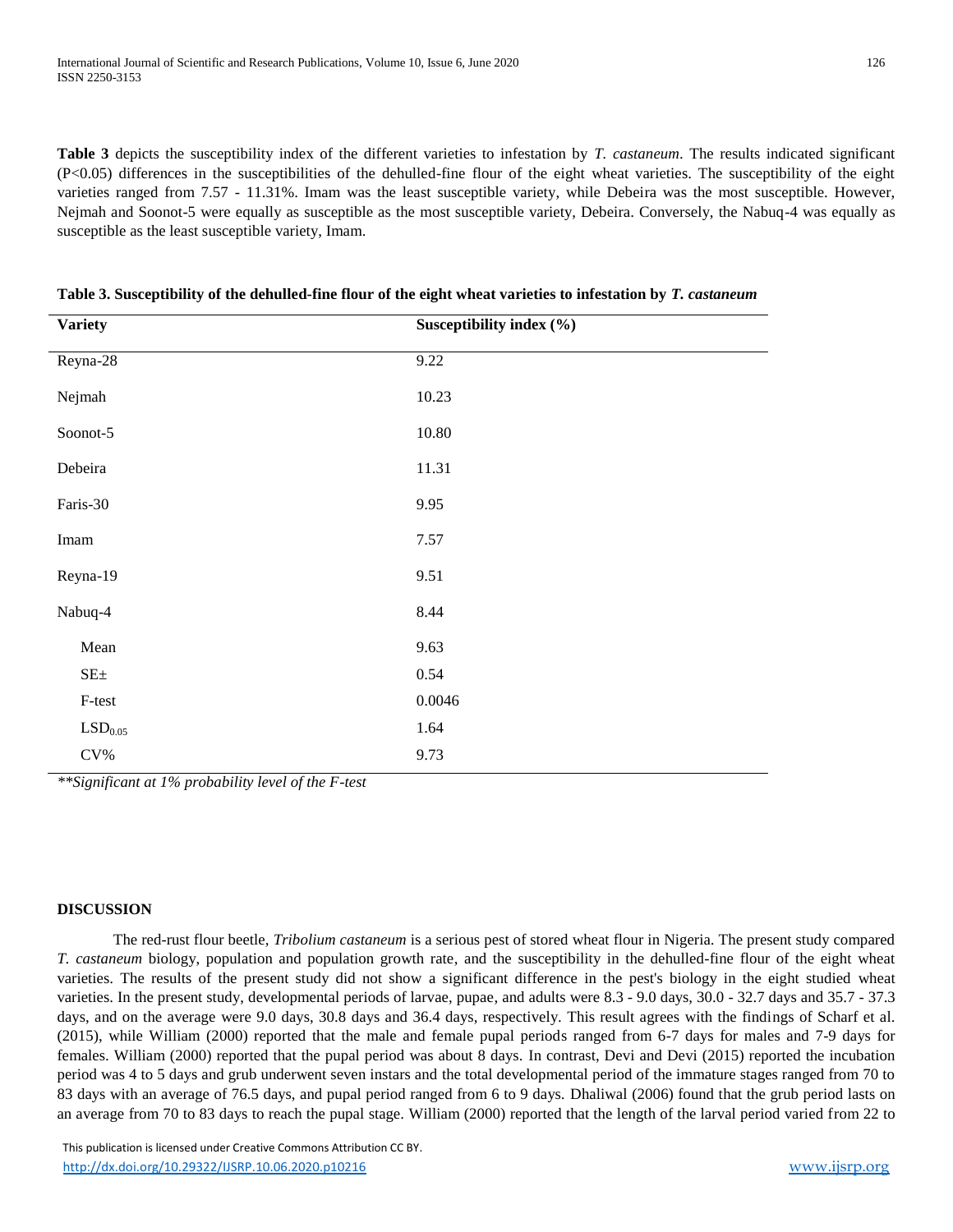more than 100. Shafique et al. (2006). Also In our study, the number of *Tribolium* larvae developed to the adult stage was 23.33 to 50, and the development period was 24 to 70 days causing weight loss of 0.40 to 3.41% in various wheat products. Earlier studies suggested that the biology of *T. castaneum* is dependent on food supply, temperature, and humidity (William, 2000). Lhaloni *et a1*. (1988) reported that the reproduction of *T. castaneum* increased with increasing temperature (20 - 30°C) and moisture content (10 - 16%); to peak at 27°C and 16% moisture.

The result on population in the present study revealed that population larvae, pupae, and adults varied significantly from 47 - 100.7, 32.3 - 62.0, and 21.7 - 47.0, respectively. The result consistently showed a higher number of larvae, pupae, and adults population in the flour of Debeira, thus it was the most preferred variety. However, Faris-30, Soonot-5, Reyna-19, and Nejmah also gave higher larvae, pupae, and adult population than Nabuq-4 and Imam with the lowest population. This result corroborates the findings in earlier studies that there was variability in different wheat cultivars which turned out to be resistant or susceptible against red flour beetle (Aheer and Ahmad, 1993); Syed et al., 2001; Sarwar et al., 2004; Sarwar, 2009 and Ali et al., 2011). Fatima et al. (2010) reported that fecundity and egg hatching of *T. castaneum* differed among the nine wheat varieties. The preference by Tribolium sp had been attributed to starch, mannitol, raffinose, sucrose, maltose, and cellobiose, as well as various monosaccharides, protein and carbohydrate content and flour extraction (Chapman, 1998). Wong and Lee (2011) reported that different types of flour or starch influence the developmental rate of *T. castaneum* in different ways. When the protein content in the diet was high, more adult beetles emerged; in contrast, fewer adults developed in diets with high carbohydrate content.

The present study further investigated *T. castaneum* population growth in the eight different wheat varieties. The result expressed that larvae population growth generally followed the polynomial pattern, with distinct rising (increasing), peak, and falling (decreasing) paths. Larvae emergence started at 10 DAI, attained at 28 DAI, regression depicted that population growth during the build-up phase from 10 - 28 DAI, was at the rate of 5.644 - 15.759 larvae every three days. The results expressed that rates of larvae population build-up in Debeira, Nejmah, Soonot-5, and Faris-30 were significantly higher and faster than in Nabuq-4 and Imam. Subsequently, the larvae population declined at the rate of 0.4162 - 1.0739 larvae every three days as from 28 - 55 DAI. The highest rate of larvae population decrease was in Debeira and the lowest was in Nabuq-4, closely followed by Imam. In contrast, adult population growth generally followed the sigmoid (logarithmic) pattern, and the regression results indicated that the rate of growth ranged from 10.816 - 25.810 beetles every three days. The highest rate of growth occurred in Faris-30, followed by Soonot-5 and Debeira. Conversely, the lowest growth rate was in Imam, closely followed by Nabuq-4. In a similar study, Ali et al. (2011) evaluated fifteen wheat varieties, Barani 70 wheat variety was highly tolerant to attack by the flour beetle and variety Wafaq-2001was more sensitive than other trailed varieties. Sawar (2015) evaluated 12 different advanced local wheat germplasms against red flour beetle and found that all the wheat germplasms were susceptible to *T. castaneum*, but NIA-MB-02, NIA-MB-03 and NIA-MN-01, while NIA-MB-01, NIAMN-08 and Khirman were tolerant to the pest infestation.

The study also assessed the susceptibility of the eight varieties to infestation by *T. castaneum,* and the susceptibility index ranged from 7.57 - 11.31%. From the results, Debeira, followed by Nejmah and Soonot-5 were the most susceptible varieties, while Imam and Nabuq-4 were the least susceptible varieties. In a related study, Ajayi and Rahman (2006) reported Susceptibility indices of 8.65, 6.26, 4.46, and 3.19 in wheat, millet, sorghum, and maize. In conclusion, the results on biology, population, population growth rate and susceptibility, indicated that Imam and Nabuq-4 were resistant to T. castaneum infestation, while Debeira, was the most susceptible, followed by Nejmah and Soonot-5. The differences in susceptibility and tolerance attributable to wheat varieties to the development of the pests could assist in the selection of resistant varieties of wheat for cultivation. Therefore, Imam and Nabuq-4 being the most resistant are recommended, to checkmate huge losses to this storage pest.

# **Conclusion**

The foregoing results revealed that variety did not have a remarkable effect on the biology of *T. castaneum*. However, red flour beetle exhibited a higher and faster population and population build-up rate of larvae, pupae, and adults in Debeira, Nejmah, Soonot-5, and Faris-30, while Nabuq-4 and Imam were the lowest. The result on susceptibility indices further expressed that Debeira, followed by Nejmah and Soonot-5 were the most susceptible varieties, while Imam and Nabuq-4 were the least susceptible varieties. In conclusion, the results on population, population growth rate, and susceptibility, indicated that Imam and Nabuq-4 were resistant to *T. castaneum* infestation, while Debeira, followed by Nejmah and Soonot-5 were the most susceptible. Therefore, *T. castaneum* showed preferences for infestation to some wheat varieties, which suggest that such varieties were more vulnerable than those that were resistant.

# **Recommendation**

The present study has revealed that wheat varieties differed in the susceptibility to infestation by *T. castaneum*. The varieties, Debeira, Nejmah, Soonot-5, and Faris-30 were found to be susceptible. It is therefore, recommended that adequate attention should be accorded to such varieties, especially during storage against the pest. In contrast, Imam and Nabuq-4 were the least infested and were therefore resistant, and their patronage would reduce the cost of pest control, as well as damage to stored flour and losses. With the continuous screening of varieties, chances are high that more resistant varieties would emerge, therefore such studies should be expanded to more varieties.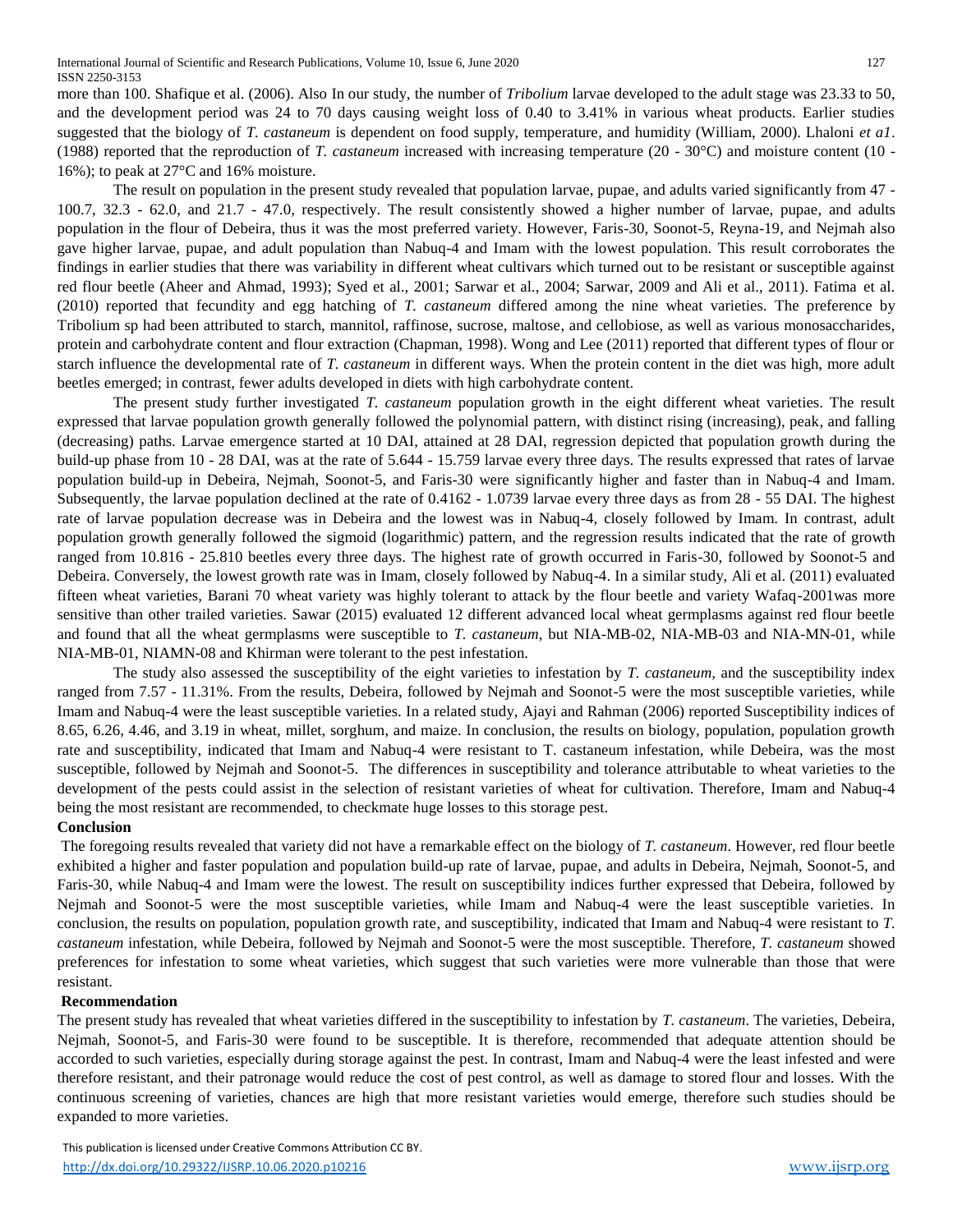#### **REFERENCES**

Abdel-Latief M. 2007. A family of chemoreceptors in Tribolium castaneum (Tenebrionidae: coleopteran) PLoS ONE 2;

- e1319. Doi: 10.1371/ journal.pone0001319. [medline ]
- Aheer, G.M., and Ahmad, R. 1993. Response of wheat to *Trogoderma granarium* (Everts.) and *Rhizopertha Dominica* (F.B.). Journal of Agricultural Research, 31 (3): 319-322.
- Ali A., Sarwar, M., Khanzada, S. and Abro, G.H. (2011). Evaluating resistance of wheat germplasms to attack by red flour beetle, *Tribolium castaneum* Herbst (Coleoptera). *Pakistan J. Zool*., 43(4): 793-797.
- Ajayi, F. A., and S. A. Rahman. 2006 Susceptibility of some staple processed meal stored & our beetle, *Tribolium castaneum*

(Herbst) (Coleoptera: Tenebrionidae). Pak. J.Biol.Sci.9:1744Ð1748.

Awadalla, S. S.; A. H. Abd El-salam; R. B. Abo Arab and El–Zahraa A. EI and A. El – Maadawy (2014) preferability of different wheat and rice varieties to *Tribolium castaneum* (Herbst)infestation J. Plant Prot. and Path., Mansoura Univ., Vol.5 (1): 71-77,

Chapman, R.F. 1998. *The Insects: Structure and Function*. 4th edition. Cambridge University Press, UK. 770pp.

Devi, B.M., and Devi, N.V. (2015). Biology of rust-red flour beetle, *Tribolium castaneum* (Herbst) (Coleoptera: Tenebrionidae). Biological Forum-An International Journal 7(1): 12-15.

Dhaliwal, G.S., Ram, S., Chhillar, B.S. (2006). Stored grain pest. pp. 356-354. Issue in Essentials of Agricultural Entomology.

- Engsontia P, Sanderson AP, Cobb M, Walden KK, Robertson HM, Brown S, 2008 The red flour beetles lager nose: An expanded odorant receptor gene family in Tribolium castaneum. Insect Biochem Mol Biol 38: 387-397. [Medline]
- FAOSTAT 2014 Crops/World Total/Wheat/Area Harvested/2015 United Nations Food and agriculture organization, Statistics Division
- Fatima, R., Ambreen, S., Khan, R.R., and Ahmed, S. (2010). Effect of salt-stressed wheat varieties on the life history of *Tribolium castaneum* (Herbst) (Tenebrionidae: Coleoptera). *Pak. J. Agri. Sci.,* 47(4): 333-337.
- Hunt T., Bergsten J, Levkanicova Z, Papadopoulos A, StJonh O, wild R, Hammond PM, Ahrens D, Balke M, Caterino MS, et al. 2007, A comprehensive phylogeny of beetles reveals the evolutionary origins of a superradiation. Science **318:** 1913-1916. (Abstract/Fee Full Text)
- Khaliq A., Sagheer M., Javed M. (2014) estimation of quality deterioration in different rice genotypes infested by *Tribolium*

*castaneum* (Herbst) under abiotic stress Cercetri Agronomice în Moldova Vol. XLVII No. 3 (159)